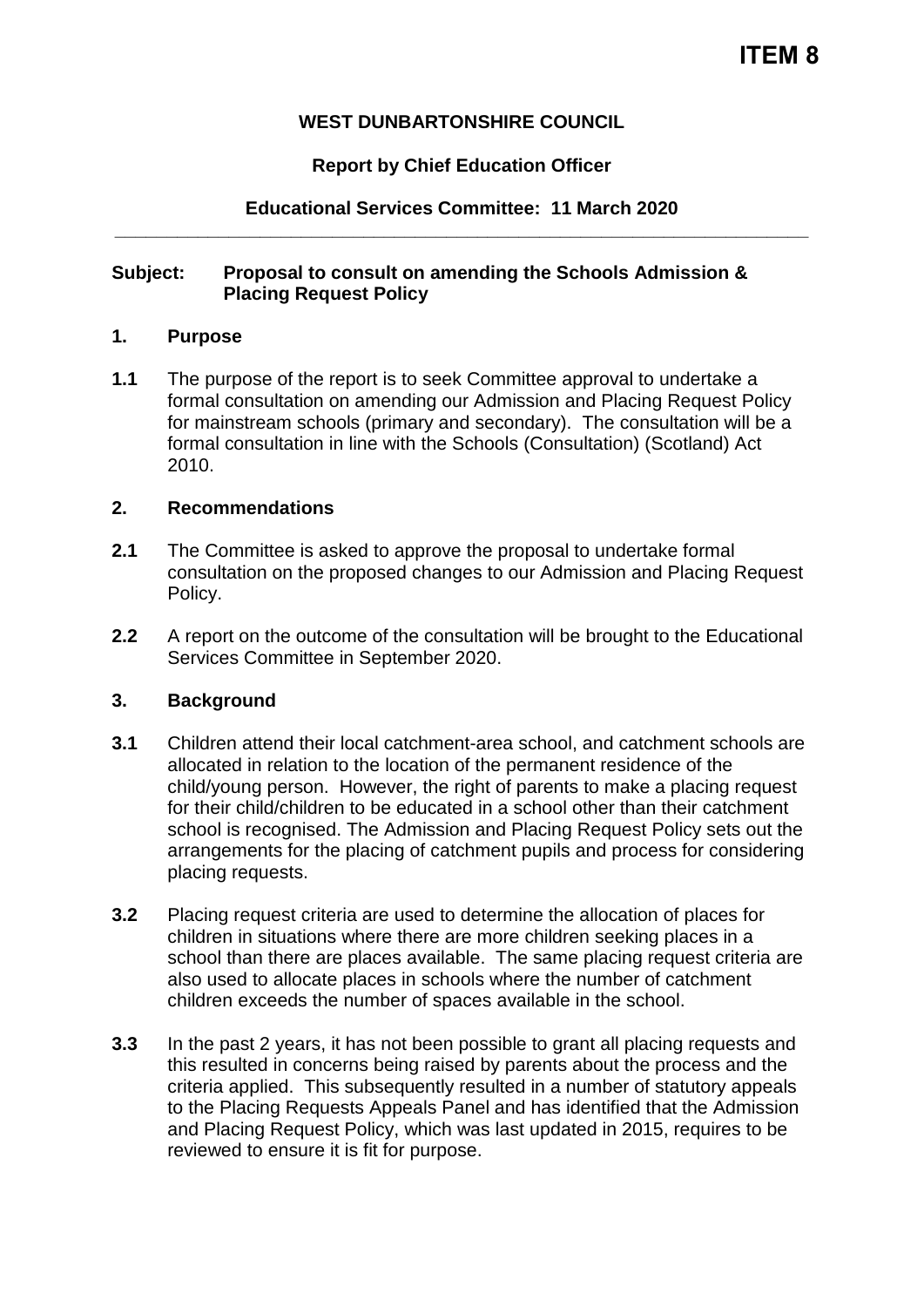**3.4** Placing requests are part of the entry requirements for schools, and changes to placing request criteria are covered by the Schools Consultation (Scotland) Act 2010 and require statutory consultation in line with the Act.

## **4. Main Issues**

- **4.1** Over the last 5 years, there has been change in the patterns of population density in relation to school catchment areas, which presents a challenge to the service in relation to effectively managing resources.
- **4.2** The placing request criteria have not been reviewed for a number of years, and in recent years parents have voiced concerns about the criteria. The Council therefore wishes to consult on changes to the placing request criteria and procedure in order to make the process clearer, more transparent and to improve our ability to effectively and efficiently manage resources through future-planning based on sound evidence and trends.
- **4.3** The current criteria are detailed in Appendix 1 and have worked well in most cases. However, feedback from the Placing Request Appeals Panel, parents and others suggest that not all criteria is perceived to be fair and/or clearly understood.
- **4.4** The information provided as part of an application for catchment place or placing request must be accurate and requires a rigorous process to ensure that catchment places are allocated appropriately and that the placing request process is fair and operates within the legal requirements. The policy requires to be updated to ensure parents/carers are aware of the documentation which is required to be provided and the checks which will be undertaken to establish the accuracy of information supplied which may include visits to premises to confirm residence.

## Proposed Changes

- **4.5** It is proposed to revise the policy to provide clarity on the documents required to demonstrate proof of residency, guidance on shared custody, and clarity on legal guardianship. The proposals also provide a statement to clarify that if fraudulent information is provided, the school place may be withdrawn, even if the child has enrolled in the school.
- **4.6** It is also proposed to make changes to the current criteria for granting placing requests (in rank order of priority) as below:
	- 1. Children residing within the West Dunbartonshire area.

*There is no change to this criteria and priority will always be given to children residing within the West Dunbartonshire area.*

2. In relation only to denominational schools, those children/young people who have been baptised in the Roman Catholic (RC) Church and whose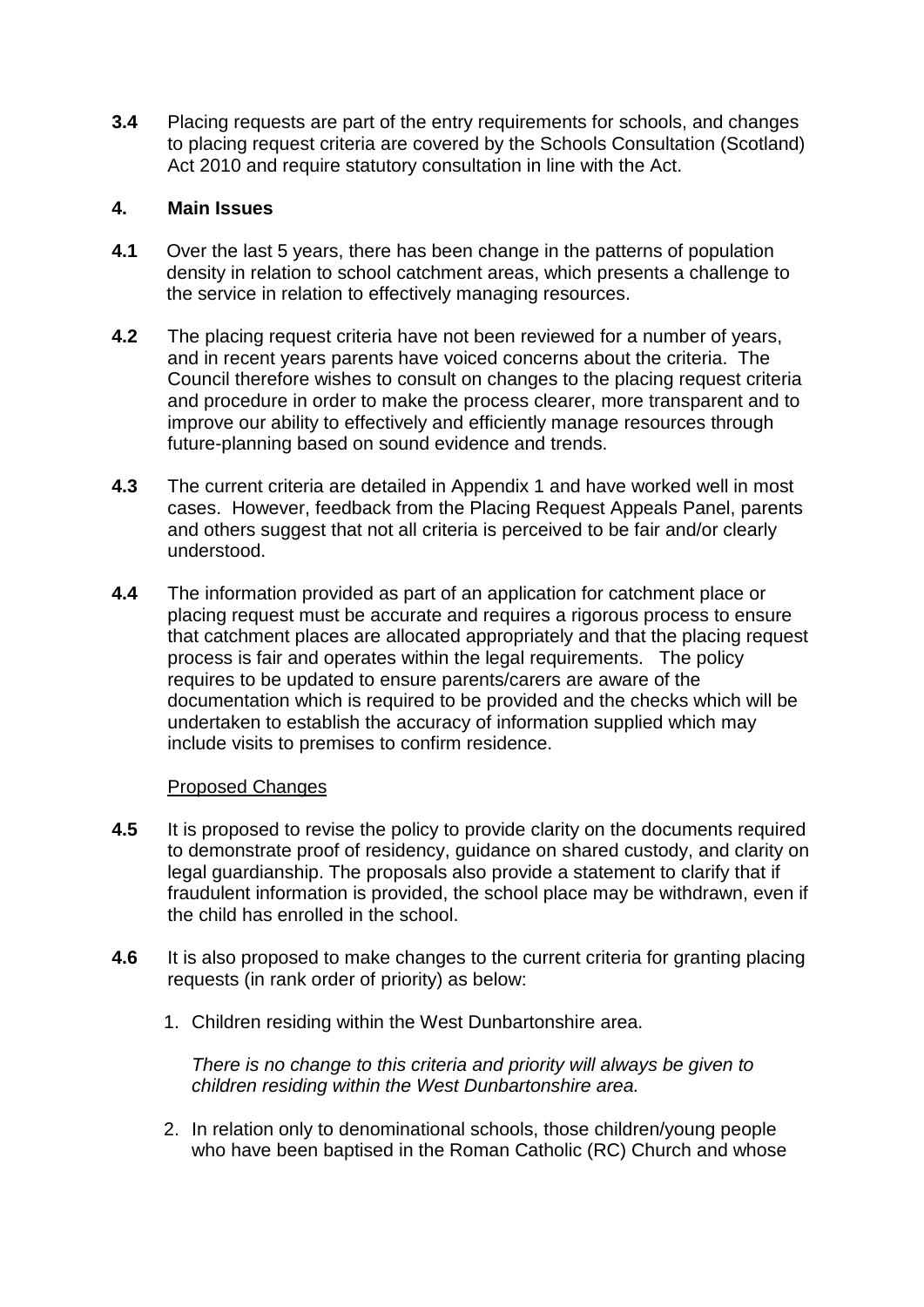parents/carer have the same religious beliefs as the school.

*This is a new criteria and supports families who can evidence their commitment to the denominational school. It does not exclude parents for making a placing request to the denominational school it just means priority will be given where the same religious beliefs as the school can be demonstrated.*

3. Children with relevant medical conditions who require facilities or support available only in the requested school. All applications under this category should be supported by documentary evidence provided by your/ /family doctor and the community paediatrician.

*The criteria has been expanded to clarify to parents that the medical condition relates to the child and that they need to demonstrate that the support required can only be provided at the placement school.*

4. Children who have siblings already in the school and who will continue to attend the school for the session the application is being made.

*This criteria is already in place and supports families with more than one child already in the school, and consideration will be given to number of siblings.*

5. Children from single-parent families where, for example, proximity of school to the parent's place of work/study would be advantageous for the care and well-being of the child.

*The criteria is already in place, however it has been widened to include situations where the single parent is studying rather than just their place of work.*

6. Travel distance from home to school by a suitable walking route. Those living closest to the school ranking highest.

*This criteria caused confusion with some parents who believed this meant priority was given to those furthest from the school and the criteria has been reworded to provide clarity.*

7. Suitability of particular teaching methods to the child's needs or the availability of subjects which he/she was previously studying.

*This criteria remains unchanged.*

8. We then give children from outside West Dunbartonshire priority in order of categories 2-7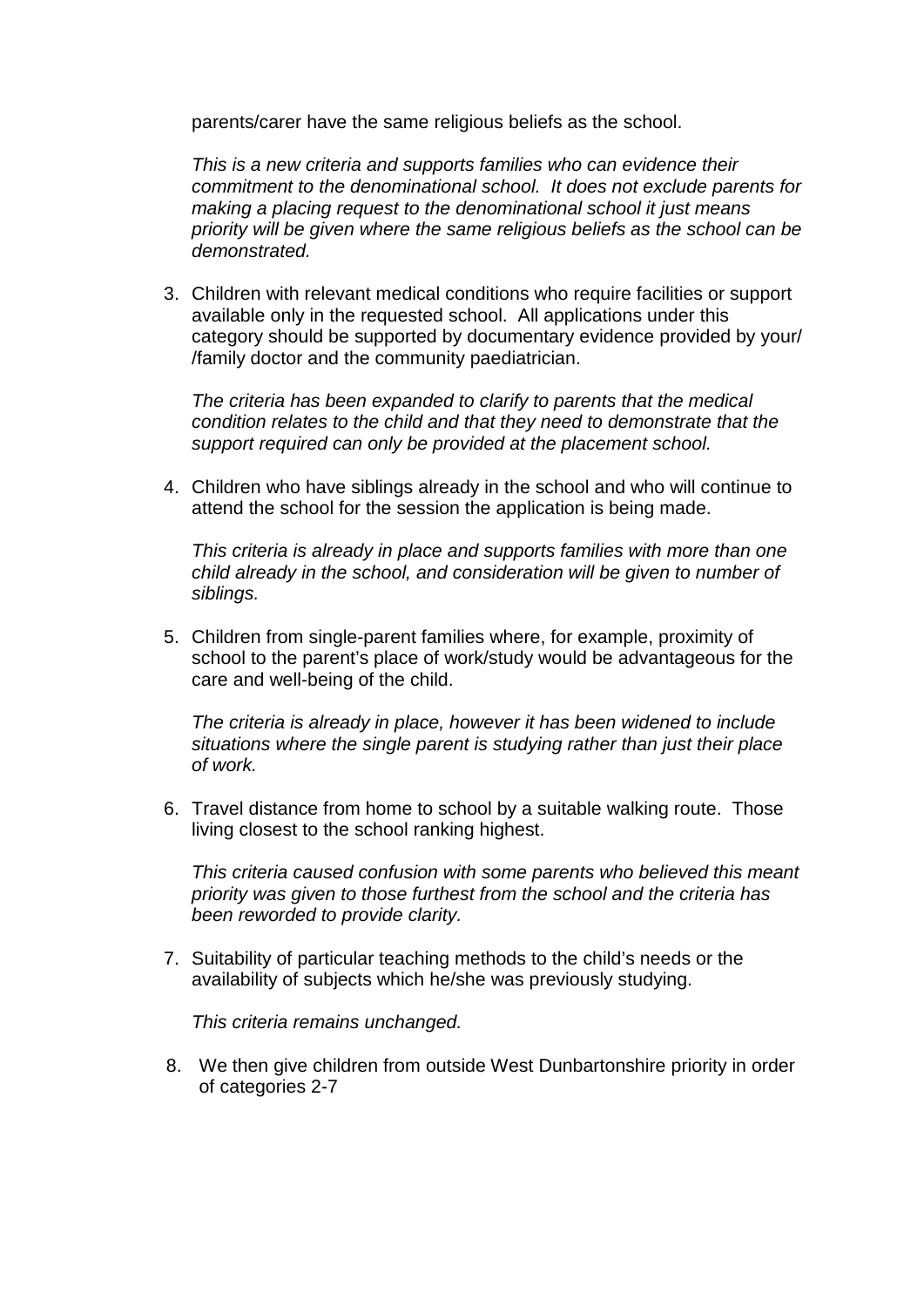*Only after children resident within West Dunbartonshire are considered would we then consider children outside the area and again the criteria would be used.*

The criteria will be applied in the order shown above. If, for any category, the number of requests exceeds the number of places available the next succeeding criteria will be used to prioritise those requests, and so on, until all priority criteria have been exhausted. If, after this process, there are still more placing requests than places available, then a ballot will be held to allocate the places available. The Admissions and Placing Requests Policy will be amended to clarify that the ballot will be organised by the Senior Education Officer, and that parents will be notified of the arrangements for the ballot.

# **5.0 Consultation Process**

- **5.1** In order to change the admissions arrangements for schools a formal consultation is required in line with the Schools (Consultation) (Scotland) Act 2020 which sets out the consultation process as follows:
	- Committee makes the decision to consult on a proposal.
	- Educational Services prepares a formal Proposal Paper containing an Educational Benefits Statement. (Appendix 2)
	- The Council publishes the Proposal Paper, advertises the fact and notifies Education Scotland and the mandatory consultees.
	- The Council meets certain consultation requirements, including holding a public meeting during the consultation period.
	- The statutory consultation will run for a minimum period of 6 weeks, including at least 30 school days.
	- Once the consultation period is complete and upon receipt of relevant paper from the Council, Education Scotland have 3 weeks to prepare and finalise a report on the proposal and send it to the Council.
	- Upon receipt of the report by Education Scotland, the Council reviews the proposal having regard to the report, and representations received during the consultation period and then prepares and publishes a final consultation report.
	- Following publication of the final consultation report the Council must allow 3 weeks to elapse before making a final decision on the proposal. It is proposed that this decision would be brought to the September 2020 Educational Services committee.

## **6. People Implications**

**6.1** There are no personnel issues.

## **7. Finance and Procurement Implications**

**7.1** The consultation will be carried out within existing resources.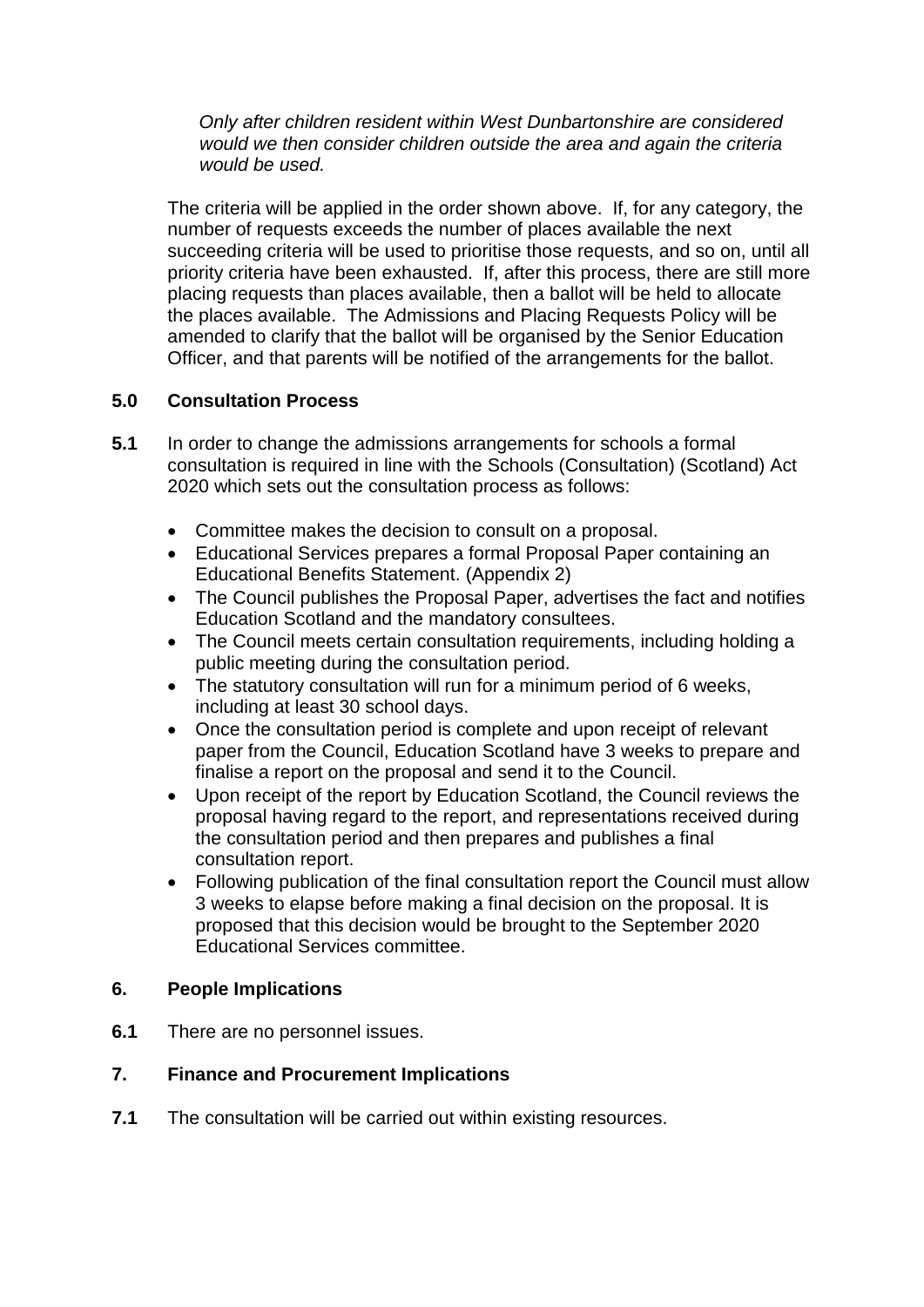## **8. Risk Analysis**

**8.1** Due to the change in the patterns of population density in relation to school catchment areas, there is a risk that more and more schools will be unable to accommodate placing requests or catchment pupils. A clearer process which is more transparent will support parents understand the criteria applied and how they can demonstrate they meet this, and reduce reputational risk. It will also enable Educational Services working with colleagues in Capital Investment and Asset Management to effectively and efficiently manage resources through future-planning based on sound evidence and trends.

# **9. Equalities Impact Assessment (EIA)**

**9.1** An EIA will be undertaken and included in the response document. No impact is anticipated on the protected characteristics.

## **10. Consultation**

- **10.1** The Council is required to formally consult on proposed changes to school admission arrangements, in line with the Schools (Consultation) (Scotland) Act 2010.
- 10.2 Legal Services and the Section 95 Officer have been consulted in relation to the content of this report

# **11. Strategic Assessment**

**11.1** The proposal reflects the Council's strategic priorities, and in particular the aspiration to have meaningful community engagement with active empowered and informed citizens who feel safe and engaged; and also to demonstrate open, accountable and accessible local government.

**Laura Mason** Chief Education Officer Date:

| <b>Person to Contact:</b> | Andrew Brown, Senior Education Officer<br>16 Church Street, Dumbarton.<br>Andrew.brown@west-dunbarton.gov.uk<br>Tel: 01389 776970 |
|---------------------------|-----------------------------------------------------------------------------------------------------------------------------------|
| <b>Appendices:</b>        | Appendix 1 – Current placing request criteria.                                                                                    |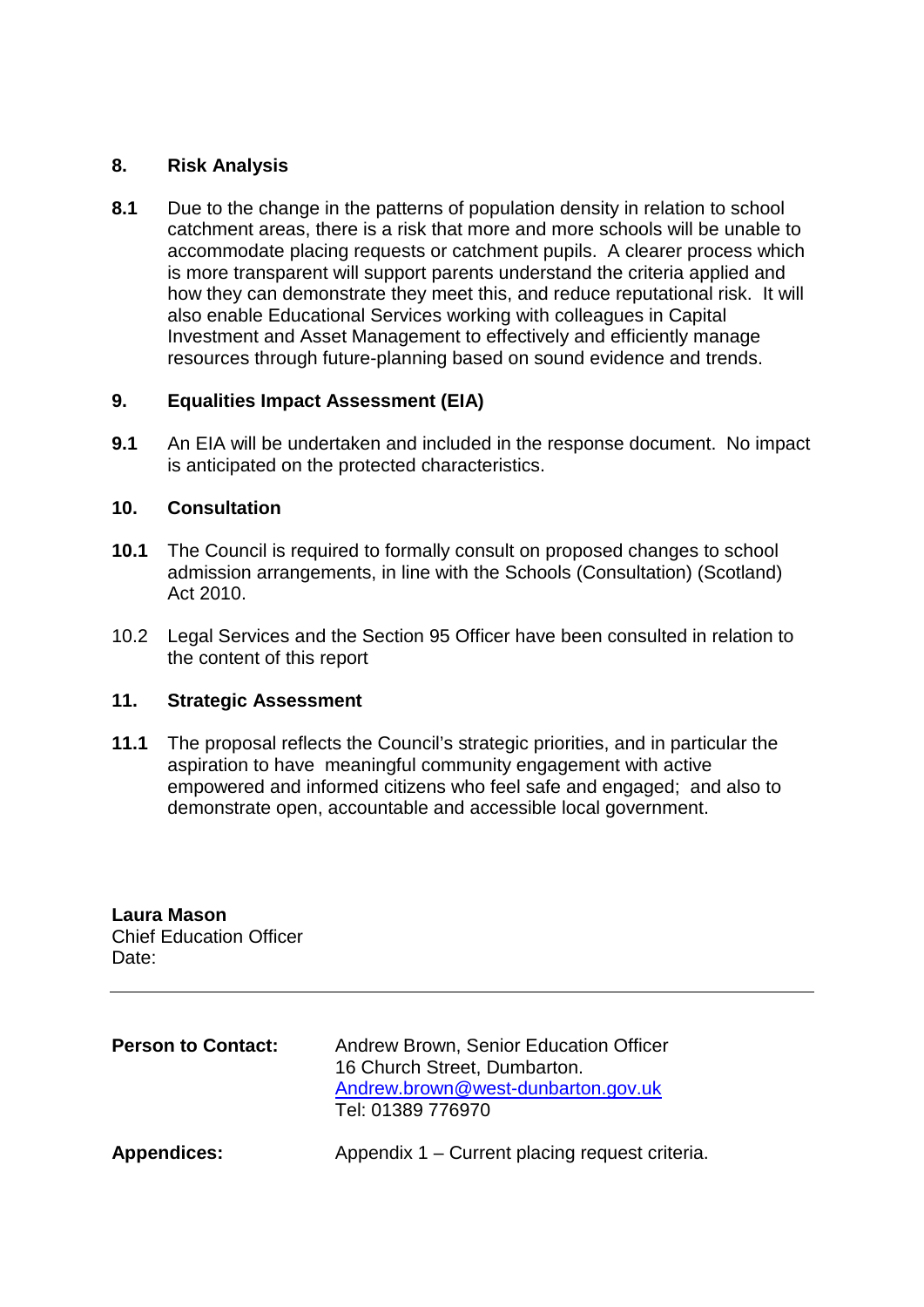## Appendix 2 – Proposal to consult on mainstream placing request criteria

| <b>Background Papers:</b> | Schools Consultation (Scotland) Act 2010. |
|---------------------------|-------------------------------------------|
|                           |                                           |

**Wards Affected:** All